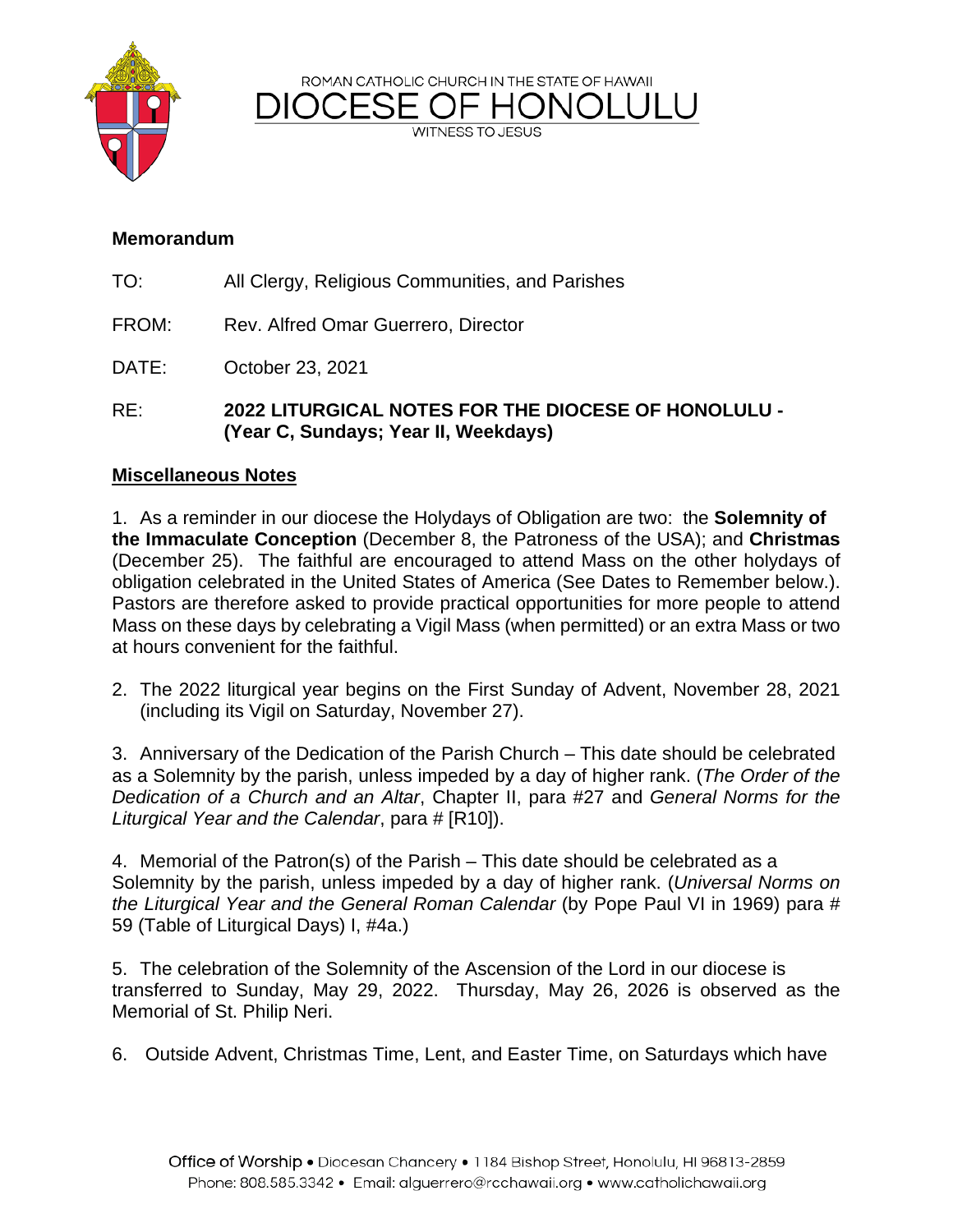no commemoration having the rank of Obligatory Memorial or higher, a Mass in honor of the Blessed Virgin Mary may be celebrated. The readings and prayers may be selected from the *Collection of Masses of the Blessed Virgin Mary*.

## **Dates to Remember (2022)**

Saturday, January 1 – **Mary, the Holy Mother of God** (Solemnity. Note: If a Saturday evening Mass is celebrated on January 1, it would be for the Vigil of the Epiphany of the Lord.)

Sunday, January 2 – **The Epiphany of the Lord** (Solemnity)

Saturday, January 22 – **Day of Prayer for the Legal Protection of Unborn Children**  (all US dioceses shall observe this day, see GIRM # 373.)

The **Obligatory Memorial of Saint Marianne Cope, Virgin**, is omitted this year.

Sunday, January 23 – **Sunday of the Word of God -** Third Sunday in Ordinary Time (Pope Francis' Apostolic Letter, Motu proprio "Aperuit illis" published on September 30, 2019, establishes that "the Third Sunday in Ordinary Time is to be devoted to the celebration, study and dissemination of the Word of God.")

Wednesday, March 2 – **ASH Wednesday** (Ash Wednesday is a day of universal fast and abstinence in the Church.)

Sunday, March 6 – First Sunday of Lent – Rite of Election for Catechumens to be initiated at the Easter Vigil.

# NOTES:

- 1. If the Scrutinies for the Elect are celebrated on the Third, Fourth, and Fifth Sundays of Lent, the readings for those Masses should be for those of Year A.
- 2. Priests should be sure to schedule one or more occasions for the anointing of catechumens with the Oil of Catechumens.
- 3. Chrism Masses are tentatively scheduled as follow:
	- a. Thursday, March 24– Maui/Lanai Vicariate
	- b. Wednesday, March 30 East/West Hawai'i Vicariates
	- c. Tuesday, April 5 Kauai Vicariate
	- d. Tuesday, April 12 Oahu Vicariates

Saturday, March 19 – **Saint Joseph, Spouse of the Blessed Virgin Mary** (Solemnity).

Friday, March 25 – **The Annunciation of the Lord** (Solemnity).

### **The Sacred Paschal Triduum**

Thursday, April 14 – **Thursday of the Lord's Supper**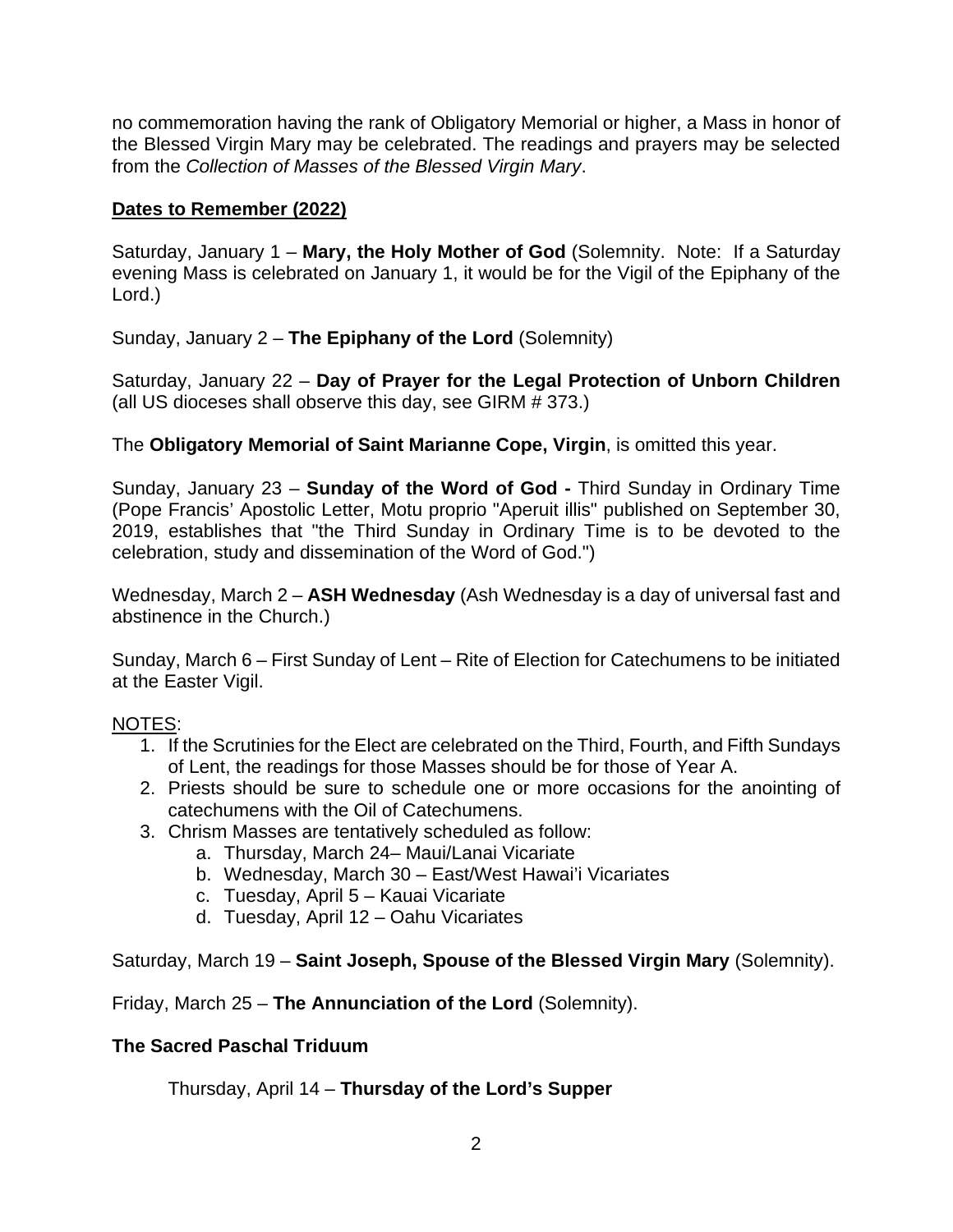Friday, April 15 – **Friday of the Passion of the Lord** (Good Friday)

Saturday, April 16 – **The Easter Vigil in the Holy Night**

Sunday, April 17 – **Easter Sunday of the Resurrection of the Lord** (Solemnity, at Masses with a congregation, the rite of the renewal of baptismal promises, used at the Easter Vigil, may take the place of the Creed after the homily.)

Tuesday, May 10 – **Memorial of Saint Damien de Veuster** (Obligatory Memorial in the Diocese of Honolulu.)

Sunday, May 29 - **Solemnity of the Ascension of the Lord** (Celebrated on Sunday in the Diocese of Honolulu.)

Sunday, June 5 – **Pentecost Sunday** (Solemnity)

Sunday, June 12 – **The Most Holy Trinity** (Solemnity)

Sunday, June 19 – **The Most Holy Body and Blood of Christ, Corpus Christi**  (Solemnity).

Friday, June 24 – **The Most Sacred Heart of Jesus** (Solemnity)

Thursday, June 23 – **The Nativity of Saint John the Baptist** (Solemnity. The Solemnity of the Nativity of Saint John the Baptist is transferred this year to this day.)

Wednesday, June 29 – **Saints Peter and Paul, Apostles** (Solemnity)

Saturday, July 9 – **Our Lady, Queen of Peace, Principal Patroness of the Diocese of Honolulu** (Celebrated as a Solemnity in the Cathedral Basilica *and in all* churches of the Diocese of Honolulu.) (*Universal Norms on the Liturgical Year and the General Roman Calendar*, para # 59 (Table of Liturgical Days, section I & II.)

Monday, August 15 - **The Assumption of the Blessed Virgin Mary** (Solemnity)

Tuesday, August 16 – **179th Anniversary of the Dedication of the Cathedral Basilica of Our Lady of Peace** (Celebrated as a Solemnity in the Cathedral Basilica and with all the proper prayers in all other churches of the Diocese of Honolulu.) *(Dedication of a Church and an Altar,*" Chapter II, para # 26.)

Tuesday, November 1 - **All Saints** (Solemnity)

Wednesday, November 2 – **The Commemoration of All the Faithful Departed – All Soul's Day** (Not a holyday of obligation anywhere in the USA, but pastors are encouraged to add Masses for the convenience of the faithful. Note that there is a wide selection of